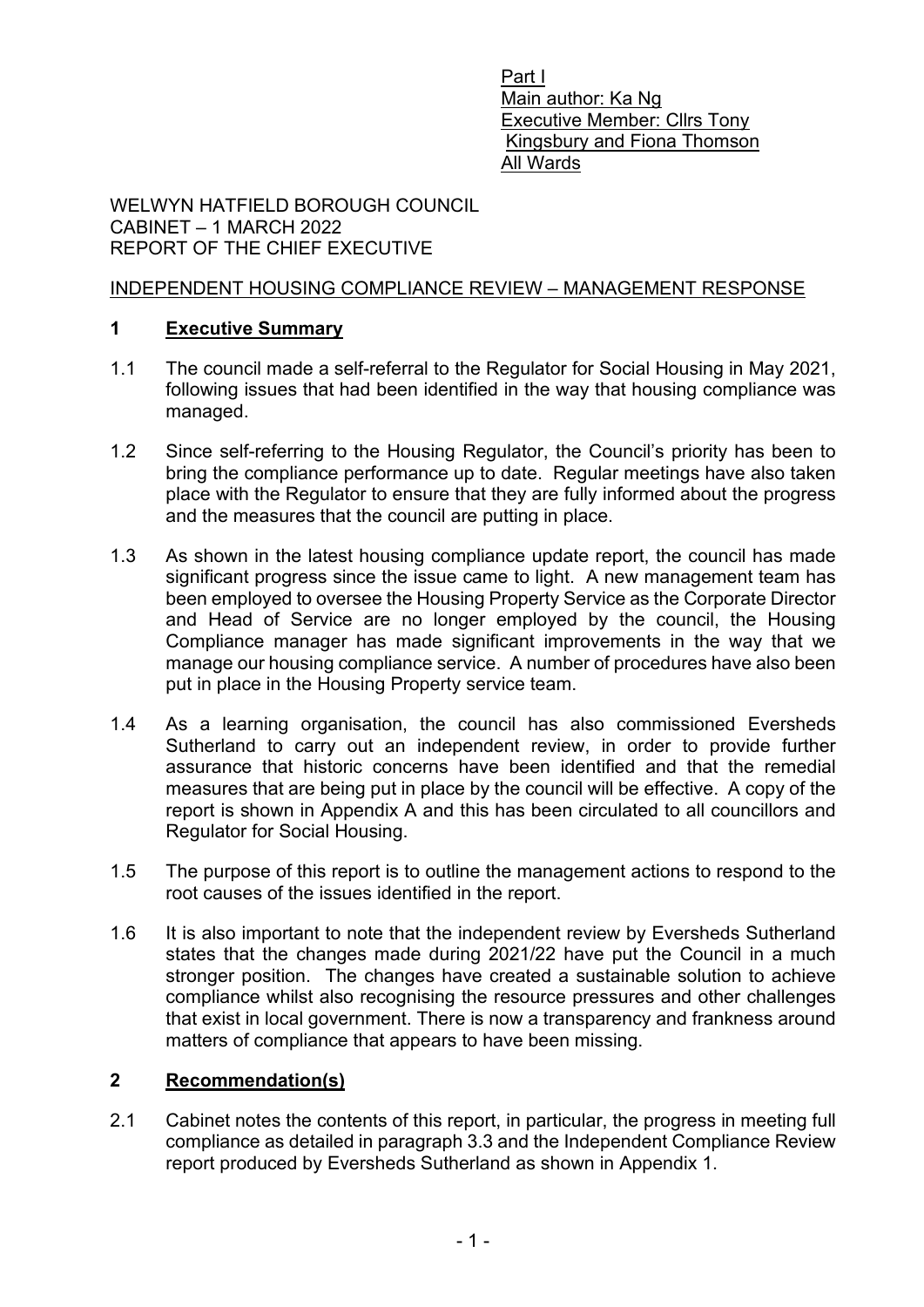- 2.2 Cabinet notes the management response as outlined in paragraph 3.7 to all the root causes identified in the Eversheds Sutherland report.
- 2.3 Cabinet notes the conclusion made by Eversheds Sutherland that changes made during 2021/22 have put the Council in a much stronger position and that there is now a transparency and frankness around matters of compliance as highlighted in paragraph 3.8.
- 2.4 Cabinet notes that monthly Housing Compliance meetings continue to take place with the Leader of the Council, Cabinet Member for Housing and Climate Change, Chief Executive and Housing Compliance Manager.

### <span id="page-1-0"></span>**3 [Explanation](#page-1-0)**

- 3.1 As a responsible social housing landlord, the council is required to manage our homes in accordance with the Home Standard. Once the compliance issues came to light, the council made a decision to inform the regulator and work with them to bring our compliance up to date.
- 3.2 The Regulator for Social Housing issued a notice to the council but they decided against taking statutory enforcement action thus far on the basis of an assurance that the breach of the standard is being remedied. The council also wrote to all tenants and leaseholders about the compliance issues and our immediate plan to achieve full compliance as quickly as practicably possible.
- 3.3 Additional resources and updated / new procedures have been put in place in the Housing Property Service team and great progress has been made in all the six compliance areas. The latest update as shown in the Housing Compliance report for 7 March Cabinet Housing Panel states that:
	- 100% compliant in Water, Asbestos, Lift
	- Gas 100% compliant in communal blocks and domestic is 99.99% compliant with 1 property outstanding due to access issues
	- Electrical 100% compliant in communal blocks and 98.1% compliant with 173 properties outstanding due to access issues
	- Fire 309 fire risk assessments were completed and quality checked and we are on track to complete all required fire risk assessments during March 2022.
- 3.4 Whilst significant efforts have been put in to rectify the issues identified, it was important for the council to understand the root causes of the housing compliance problem. The council therefore commissioned Eversheds Sutherland to carry out an independent review to understand the lessons learned and to ensure that remedial measures that are being put in place by the council will be effective. A copy of Eversheds Sutherland report is shown in Appendix A.
- 3.5 The Eversheds Sutherland report will also be considered by Cabinet Housing Panel on 7 March 2022.
- 3.6 It is important for the council to understand the root causes that lead to the housing compliance issue and to put remedies in place to prevent similar occurrences in the future.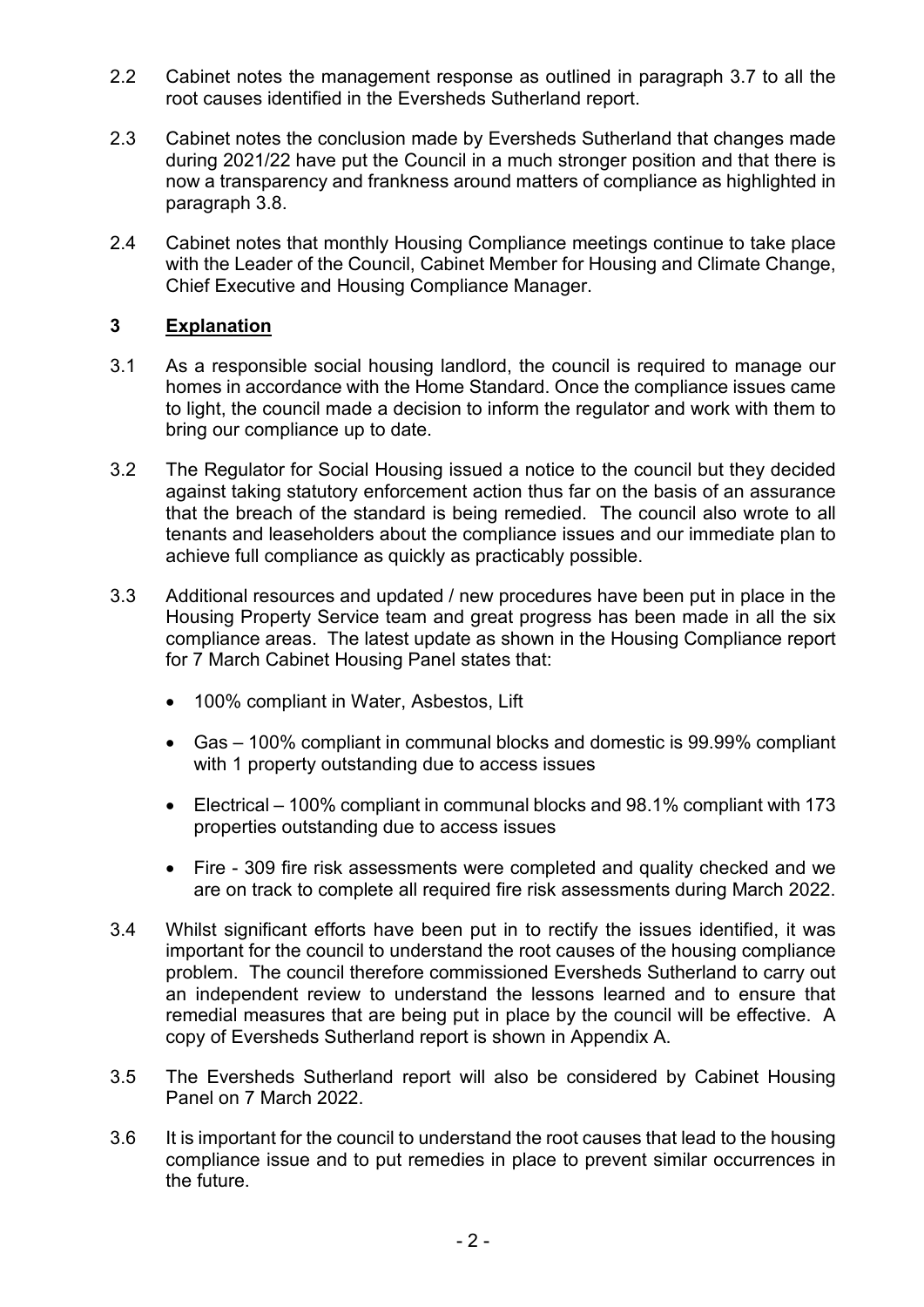3.7 The report identified twelve root causes and the table below shows the management response to these causes.

| <b>Root causes</b>                               | <b>Management Response</b>                                                                                                                                                                                                                                                                                                                                                                                                                                                      |  |
|--------------------------------------------------|---------------------------------------------------------------------------------------------------------------------------------------------------------------------------------------------------------------------------------------------------------------------------------------------------------------------------------------------------------------------------------------------------------------------------------------------------------------------------------|--|
| i) Focus on Gas<br><b>Safety</b>                 | Historically KPI reports submitted to Corporate<br>Management Team (CMT) and Cabinet have focused<br>on gas safety and showed rates of compliance of<br>99%.                                                                                                                                                                                                                                                                                                                    |  |
|                                                  | Since the compliance issue came to light, senior<br>management has received a weekly compliance<br>update (more recently moved to fortnightly reporting)<br>covering all the six main compliance areas from the<br>Housing Compliance Manager. The report is easy to<br>read and much more user-friendly allowing<br>management to identify areas that are at risk and also<br>put quick management actions in place if necessary to<br>bring the compliance progress on track. |  |
|                                                  | Comprehensive update covering all six compliance<br>areas have been provided to Cabinet Housing Panel<br>in every meeting since November 2021.                                                                                                                                                                                                                                                                                                                                  |  |
| ii) Lack of<br><b>Complete</b><br><b>Records</b> | Up until 2021, the Council did not have an accurate<br>record of the properties for which it was responsible<br>for in terms of responsibility on housing compliance.                                                                                                                                                                                                                                                                                                           |  |
|                                                  | Whilst it is reassuring that the independent study<br>confirmed that we now have a comprehensive record,<br>officers have put the following procedures in place to<br>ensure that the record will continue to be kept up to<br>date.                                                                                                                                                                                                                                            |  |
|                                                  | The new procedures we have introduced<br>$\circ$<br>ensure that we are tracking all properties in all<br>areas of compliance and that no property is<br>marked as compliant without the supporting<br>documentation being on the councils document<br>management system.                                                                                                                                                                                                        |  |
|                                                  | $\circ$ We hold regular compliance meeting with all<br>contractors involved with compliance checks to<br>ensure any issues in data, documentation or<br>compliance checks are identified and<br>addressed in a timely manner.                                                                                                                                                                                                                                                   |  |
|                                                  | $\circ$ We have introduced a monthly audit to our<br>compliance programmes to ensure all data is<br>correct and all documents required are held by<br>the council                                                                                                                                                                                                                                                                                                               |  |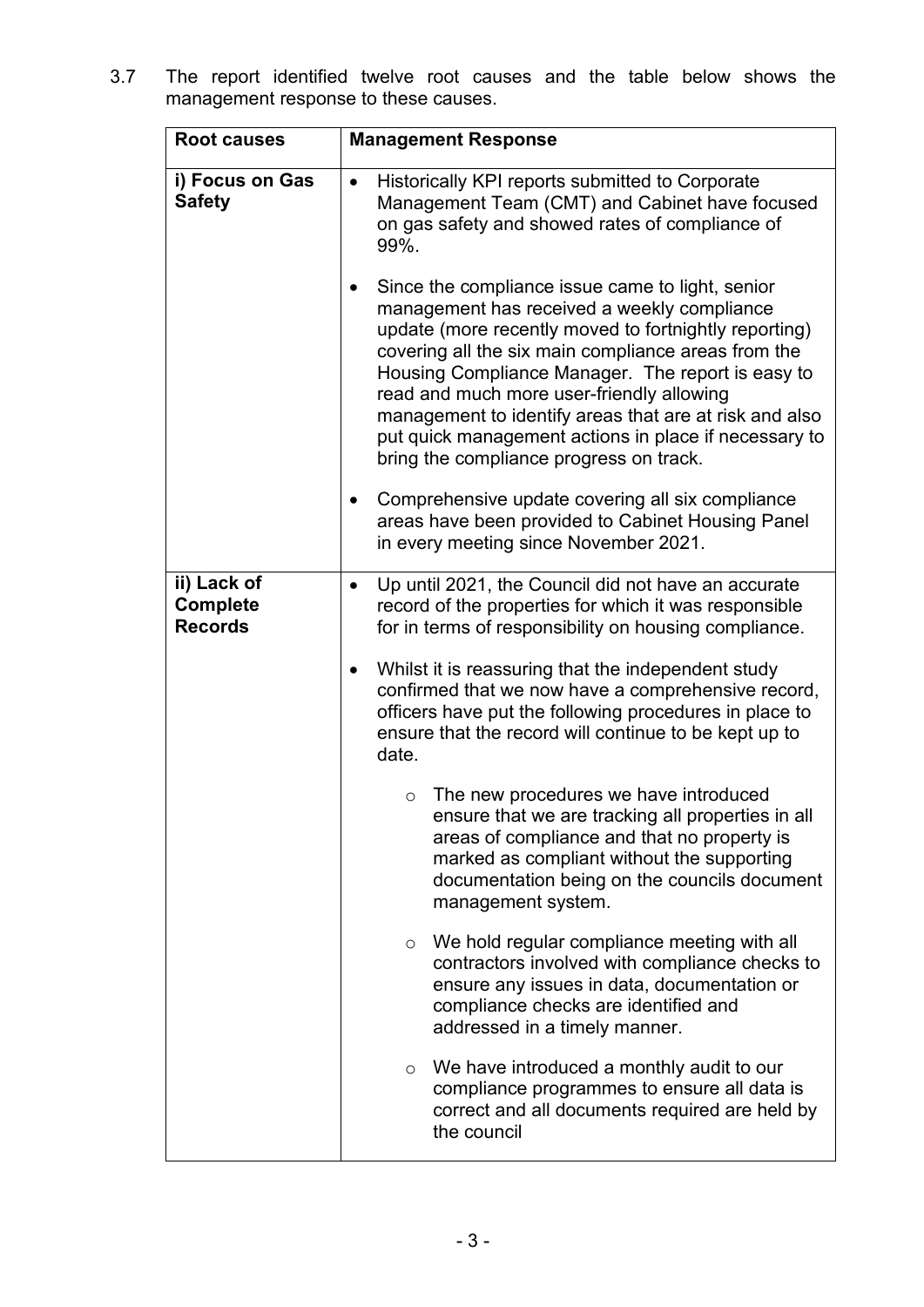| iii) Reliance on<br><b>Exceptions</b><br><b>Reporting</b> | $\bullet$ | There needs to be robust governance and assurance<br>processes in order for exception reporting to work<br>effectively.                                                                                                                                                                                                                                                                                                                                                                     |  |
|-----------------------------------------------------------|-----------|---------------------------------------------------------------------------------------------------------------------------------------------------------------------------------------------------------------------------------------------------------------------------------------------------------------------------------------------------------------------------------------------------------------------------------------------------------------------------------------------|--|
|                                                           |           | Since the housing compliance issue came to light, a<br>new Corporate Health and Safety group, chaired by<br>the Head of Public Health and Protection, has been<br>formed. This group is responsible for collecting and<br>reporting on Health and Safety Key Performance<br>Indicators (KPI), including statistics on all the six<br>compliance areas. The Corporate Health and Safety<br>Group is reporting to the Corporate Governance<br>Group, which is chaired by the Chief Executive. |  |
|                                                           |           | The terms of reference for the Corporate Governance<br>Group will be revised further to invite a Shared<br>Internal Audit Service (SIAS) representative to join all<br>future meetings. This is due to be approved at the<br>next meeting in early March.                                                                                                                                                                                                                                   |  |
| iv) The Impact of<br>Covid-19                             | $\bullet$ | Whilst the COVID pandemic has had an impact on our<br>service delivery, especially some of the face-to-face<br>work, it is not acceptable to use this as a reason for<br>poor compliance performance in the context of<br>housing.                                                                                                                                                                                                                                                          |  |
|                                                           |           | As detailed in i), ii) and iii) above, other measures<br>have been put in place now to ensure that significant<br>health and safety issues are flagged to senior<br>management at the earliest opportunity.                                                                                                                                                                                                                                                                                 |  |
| v) High Staff<br>Turnover                                 | ٠         | It is recognised that there is a high turnover in some of<br>the council's teams, especially the housing property<br>service. The council is also located in an area where<br>it is competing with the London labour market, which<br>has made it even harder to recruit. However, the<br>problem is not unique to Welwyn Hatfield.                                                                                                                                                         |  |
|                                                           | place:    | Whilst it is accepted that there would be a degree of<br>staff turnover, it is necessary for all managers to put in                                                                                                                                                                                                                                                                                                                                                                         |  |
|                                                           |           | Robust operational procedures for staff to<br>$\circ$<br>follow                                                                                                                                                                                                                                                                                                                                                                                                                             |  |
|                                                           |           | Handover notes and process<br>$\circ$                                                                                                                                                                                                                                                                                                                                                                                                                                                       |  |
|                                                           |           | Induction process for new staff and ensure<br>$\circ$<br>clear objectives are set                                                                                                                                                                                                                                                                                                                                                                                                           |  |
| vi) Broad Job<br><b>Descriptions</b>                      | $\bullet$ | Traditionally some job description documents may<br>have contained too much detail about the individual<br>tasks that staff are responsible for.                                                                                                                                                                                                                                                                                                                                            |  |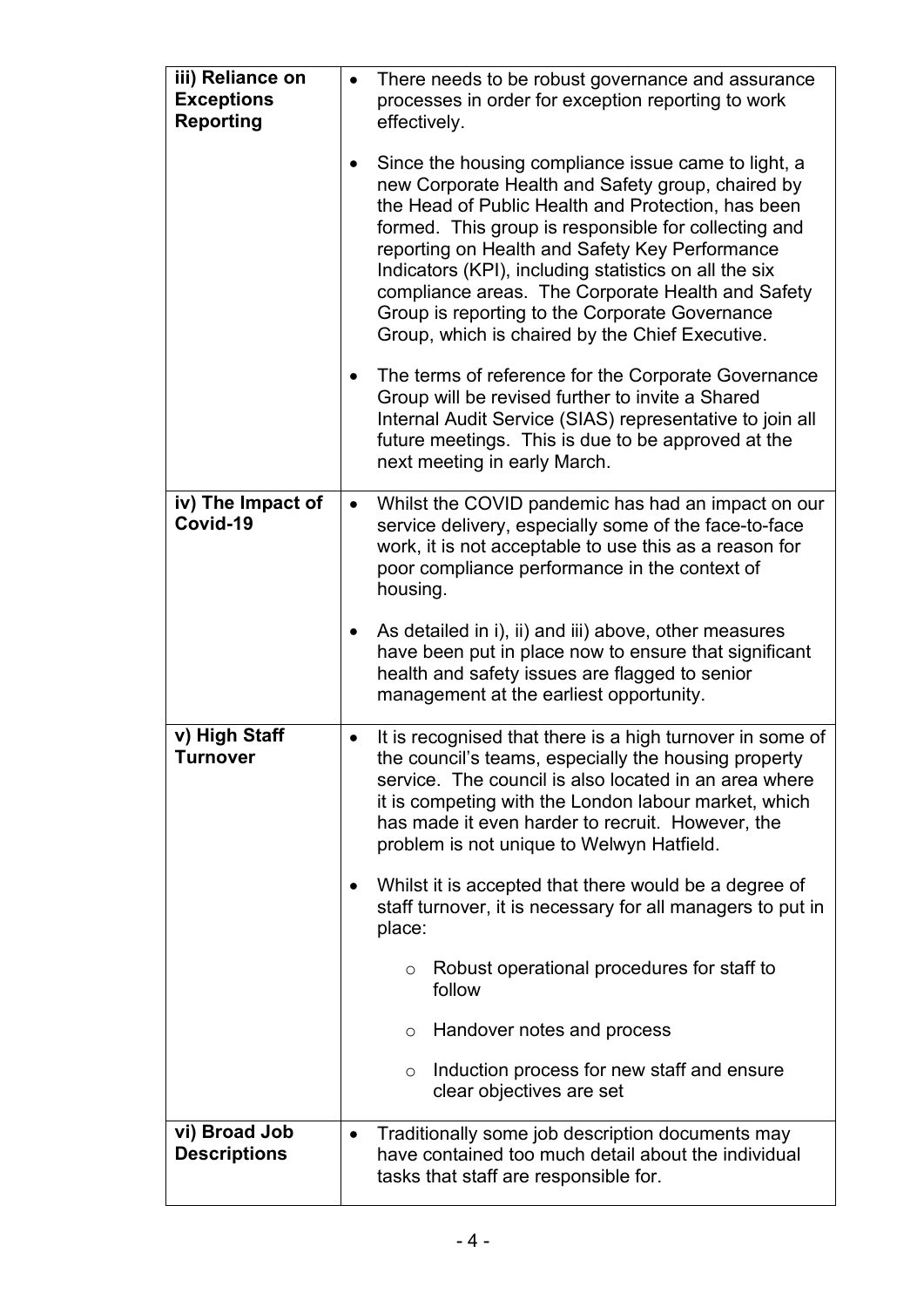|                                                 | The Council has now moved to using role profiles<br>rather than job descriptions. This has helped shifting<br>the focus on key objectives and expectations of each<br>role.                                                                                                                                     |
|-------------------------------------------------|-----------------------------------------------------------------------------------------------------------------------------------------------------------------------------------------------------------------------------------------------------------------------------------------------------------------|
|                                                 | The council also has a robust performance<br>management process in place that includes the<br>requirement for managers to carry out formal one-to-<br>one meetings and appraisals to set objectives, monitor<br>their progress and set expectations for staff.                                                  |
| vii) The Purpose<br>of 'Risk and<br>Resilience' | The report finds that the role of the Risk and<br>$\bullet$<br>Resilience team did not extend to audit and assurance<br>of every risk, and in some cases it simply acted as a<br>conduit for reporting.                                                                                                         |
|                                                 | The Head of Service and the risk team will be asked<br>for an update report, for consideration by CMT.                                                                                                                                                                                                          |
|                                                 | The reporting line for the Risk and Resilience team is<br>being considered as part of the Senior Management<br>Restructure. At the time of writing this report, the<br>proposed structure is subject to staff consultation.                                                                                     |
| viii) Health and<br><b>Safety Resource</b>      | The actions are as shown in the Purpose of Risk and<br>$\bullet$<br>Resilience above                                                                                                                                                                                                                            |
| ix) Multiple<br><b>Systems</b>                  | It is regrettable that due to the use of a variety of data<br>$\bullet$<br>systems historically that it hindered the ability to<br>create one consistent record for the purposes of<br>assurance.                                                                                                               |
|                                                 | The council has started work to implement a new<br>asset system with the aim to create a centralised<br>asset register.                                                                                                                                                                                         |
|                                                 | This system will fully integrate with the councils<br>housing repairs system to ensure there is visibility<br>across the council.                                                                                                                                                                               |
|                                                 | The system will automatically track all properties and<br>raise works following the council's compliance process<br>and will track no- access properties to ensure these<br>do not fall out of compliance.                                                                                                      |
|                                                 | The asset system is currently being built with our<br>asset information and data with a view to going live in<br>April 2022, with two areas of compliance. We will be<br>completing this process in stages to ensure any<br>issues or snags with the new system can be identified<br>and addressed immediately. |
| x) Silo Working                                 | The report identified that there appear to have been<br>$\bullet$<br>issues with the sharing of information and practices                                                                                                                                                                                       |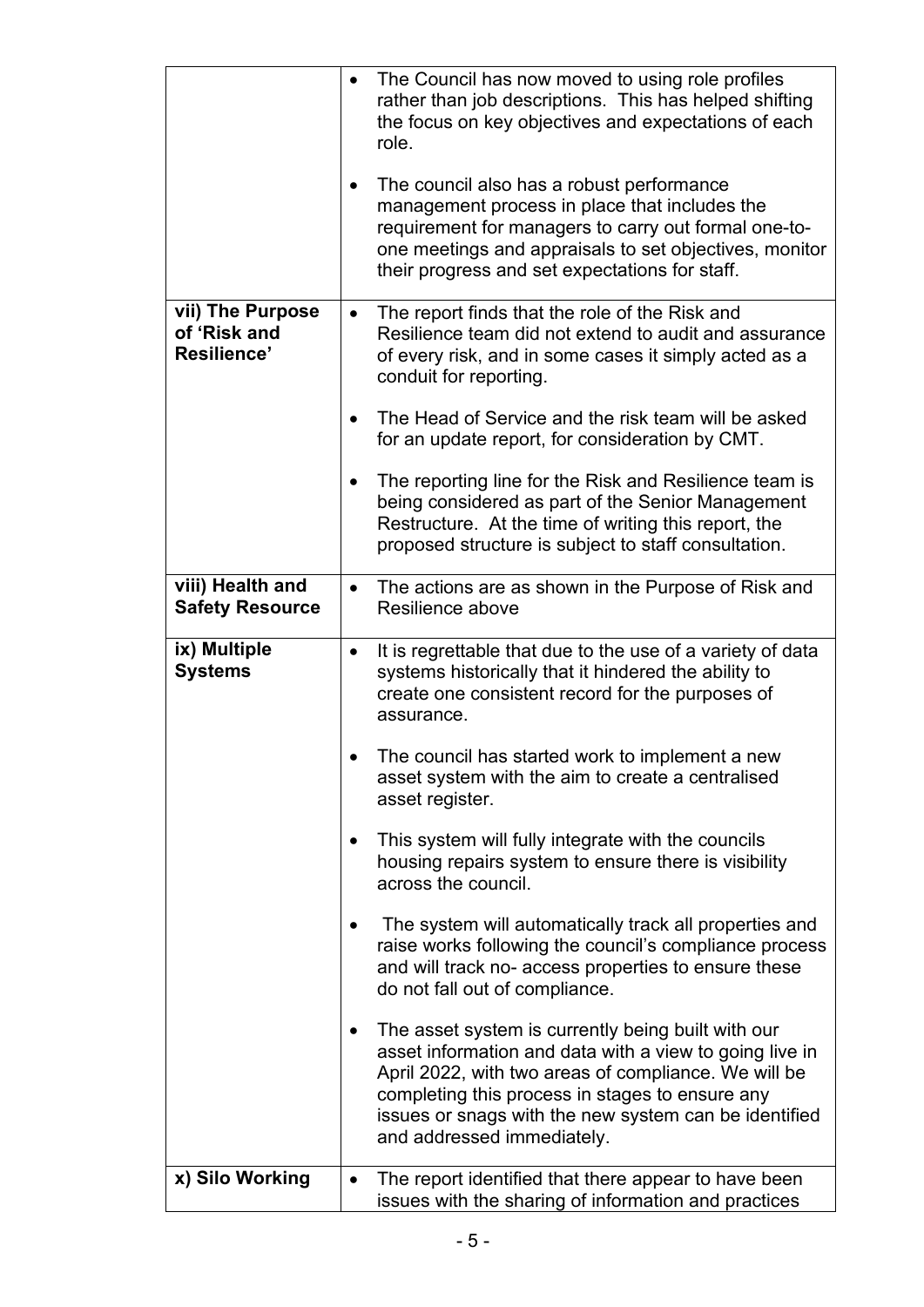|                                           | between the Risk and Resilience Team and the<br>Housing Property Services Team.<br>The proposed Senior Management Structure<br>proposes bringing the Risk and Resilience Team and<br>Housing Property Services Team to be under the<br>same directorate.                                  |
|-------------------------------------------|-------------------------------------------------------------------------------------------------------------------------------------------------------------------------------------------------------------------------------------------------------------------------------------------|
| xi) Focus on<br><b>Visible Issues</b>     | The report highlights that in the past there appeared to<br>$\bullet$<br>be a greater focus on the replacement of kitchens or<br>other visible improvements and repairs over the<br>importance to ensure housing compliance.                                                              |
|                                           | All the measures the council is putting in place<br>ensures that the focus on compliance is being<br>monitored by multiple groups, including senior officers,<br>who are getting regular updates on the compliance<br>progress, there is now much greater focus on all<br>relevant areas. |
| xii) Reluctance to<br><b>Come Forward</b> | The report highlights that there appear to be a<br>٠<br>reluctance in the past about raising issues about the<br>way that compliance was managed.                                                                                                                                         |
|                                           | It is regrettable that some staff had felt unable to voice<br>their concerns and there was a reluctance to "rock the<br>boat". It is disappointing to note how such a culture<br>was allowed to develop in certain teams.                                                                 |
|                                           | Whilst it is inappropriate to refer to any particular case,<br>the council has internal policies and procedures that<br>are followed when matters of staff capability or<br>misconduct are alleged.                                                                                       |
|                                           | Going forward, once the new senior management<br>structure is in place, there will be a comprehensive<br>review and reset of our organisation values and<br>regular staff briefings will continue to be held to<br>nurture and develop an open and honest culture within<br>the council.  |

- 3.8 The independent review recognises that the changes made during 2021/22 have put the Council in a much stronger position. The changes have created a sustainable solution to achieve compliance whilst also recognising the resource pressures and other challenges that exist in local government. There is now a transparency and frankness around matters of compliance that appears to have been missing.
- <span id="page-5-0"></span>3.9 Together with the additional measures that we are putting in place to deal with the root causes of the issues. The council is doing everything we can to prevent similar issues from happening again in the future.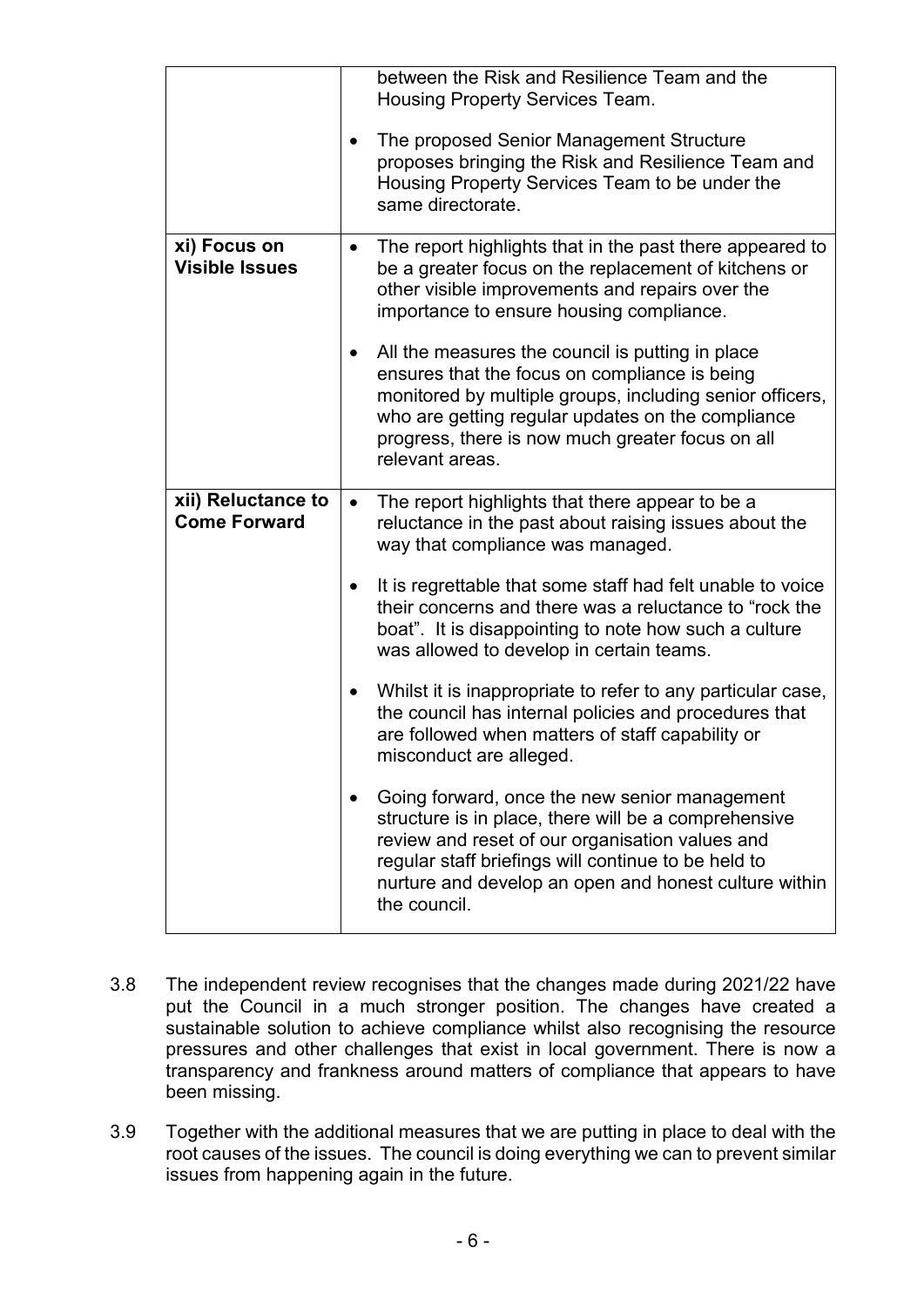### **[Implications](#page-5-0)**

### <span id="page-6-0"></span>**4 [Legal Implication\(s\)](#page-6-0)**

4.1 None arising directly from the recommendations of the report.

# <span id="page-6-1"></span>**5 [Financial Implication\(s\)](#page-6-1)**

5.1 None arising directly from the recommendations of the report.

### **6 Risk Management Implication(s)**

6.1 Risks of non-compliance are detailed in Appendix A of the report.

# <span id="page-6-2"></span>**7 [Security & Terrorism](#page-6-2) Implication(s)**

7.1 None arising directly from the recommendations of the report.

# **8 [Procurement Implication\(s\)](#page-6-2)**

8.1 None arising directly from the recommendations of the report.

# **9 [Climate Change Implication\(s\)](#page-6-2)**

9.1 None arising directly from the recommendations of the report.

# **10 Human Resources Implication(s)**

10.1 None arising directly from the recommendations of the report.

### **11 Health and Wellbeing Implications**

11.1 None arising directly from the recommendations of the report.

### **12 Communication and Engagement Implications**

12.1 Officers have regular communications and engagement meetings with the Regulator of Social Housing to ensure the progress required is completed. A copy of the independent review report has been shared with the Regulator.

### **13 Link to Corporate Priorities**

13.1 The subject of this report is linked to the following Council's Corporate Priorities ''Our Housing' specifically to Improving Housing Need in the Borough.

### <span id="page-6-3"></span>**14 [Equality and Diversity](#page-6-3)**

14.1 An EqIA was not completed because this report does not propose changes to existing service-related policies or the development of new service-related policies.

| Name of author | Ka Ng                  |
|----------------|------------------------|
| Title          | <b>Chief Executive</b> |
| Date           | 27 February 2022       |